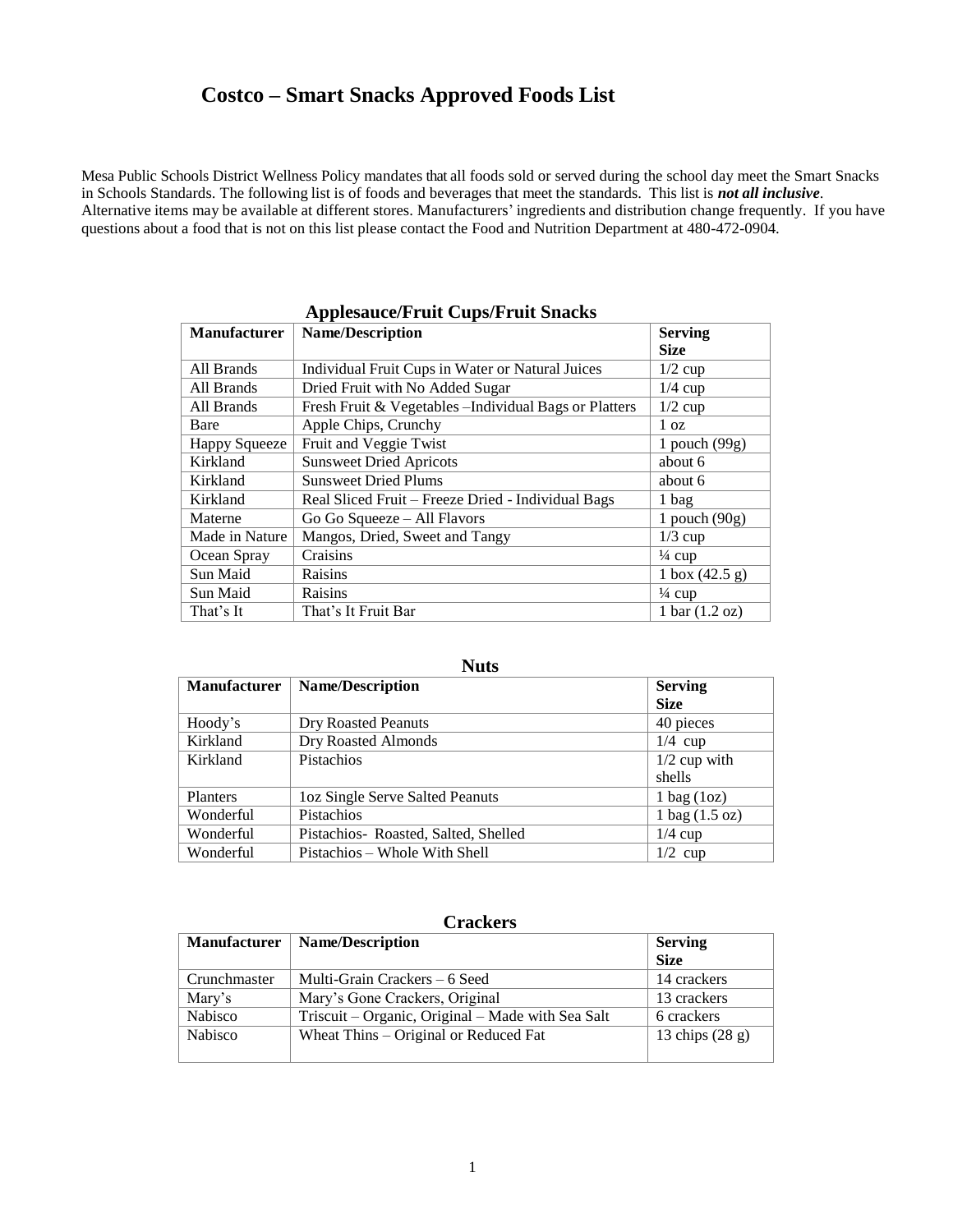## **Drinks**

| <b>Manufacturer</b> | <b>Name/Description</b>                                              | <b>Serving</b><br><b>Size</b>                    |
|---------------------|----------------------------------------------------------------------|--------------------------------------------------|
| All Brands          | 100% Juice (Product must state 100% juice)                           | $\leq$ 8 oz elementary<br>$\leq$ 12 oz secondary |
| All Brands          | Milk, Plain $-$ lowfat 1% or fat free                                | $\leq$ 8 oz elementary<br>$\leq$ 12 oz secondary |
| All Brands          | Milk, Flavored – must be fat free                                    | $\leq$ 8 oz elementary<br>$\leq$ 12 oz secondary |
| All Brands          | Milk Alternative – Reduced Fat Enriched - Rice, Nut,<br>or Soy       | $\leq$ 8 oz elementary<br>$\leq$ 12 oz secondary |
| Apple & Eve         | Organics                                                             | $6.75 \text{ oz}$                                |
| Capri Sun           | 100% Juice Pouches - All Flavors                                     | 1 pouch (6.75)<br>f1 oz)                         |
| Kirkland            | 100% Juice                                                           | $\leq$ 8 oz elementary<br>$\leq$ 12 oz secondary |
| Kirkland            | 100% Juice - Variety                                                 | $6.75$ fl oz                                     |
| Minute Maid         | 100% Juice - Apple, Fruit Punch, Apple White Grape,<br>& Mixed Berry | $\leq$ 8 oz elementary<br>$\leq$ 12 oz secondary |
| Treetop             | 100% Juice Assorted                                                  | $\leq$ 8 oz elementary<br>$\leq$ 12 oz secondary |
| Tropicana           | 100% Juice - Apple Juice, Fruit Punch, Orange Juice                  | $\leq$ 8 oz elementary<br>$\leq$ 12 oz secondary |
| $V-8$               | 100% Vegetable Juice                                                 | $\leq$ 8 oz elementary<br>$\leq$ 12 oz secondary |

# **Water**

Any brand any size of pure water, no added artificial sweeteners and/or caffeine.

# **Yogurt/Cheese/Pudding**

| <b>Manufacturer</b> | <b>Name/Description</b>                               | <b>Serving</b>                 |
|---------------------|-------------------------------------------------------|--------------------------------|
|                     |                                                       | <b>Size</b>                    |
| Chobani             | Non-fat Yogurt - All Flavors                          | $6 \text{ oz } (170 \text{g})$ |
| Chobani             | Low Fat Yogurt - All Flavors                          | 6 oz (170g)                    |
| Dannon              | Light & Fit, Greek                                    | 5.3 oz $(150g)$                |
| Kirkland            | Lowfat Yogurt - All Flavors                           | 8 fl oz                        |
| Precious            | <b>Stringsters Reduced Fat String Cheese</b>          | 1 stick                        |
|                     |                                                       |                                |
| Laughing Cow        | Cheese Wedges Light - All Flavors                     | 1 wedge                        |
| <b>Snack Pack</b>   | <b>Snack Pack Chocolate Pudding</b>                   | 1 cup                          |
| Yoplait             | Original Yogurt - All Flavors                         | 60z                            |
| Yoplait             | Reduced Fat Yogurt - All Flavors                      | 8 fl or less                   |
| Yoplait             | GoGurt – Portable Low Fat Yogurt- All Flavors         | 1 tube $(64g)$                 |
| Yoplait             | GoGurt Protein - Portable Low Fat Yogurt- All Flavors | 1 tube $(64g)$                 |
| Yoplait             | Simple GoGurt-Portable Low Fat Yogurt-All             | 1 tube $(64 g)$                |
|                     | <b>Flavors</b>                                        |                                |
| Yoplait             | Light Yogurt – All Flavors                            | 6 <sub>oz</sub>                |